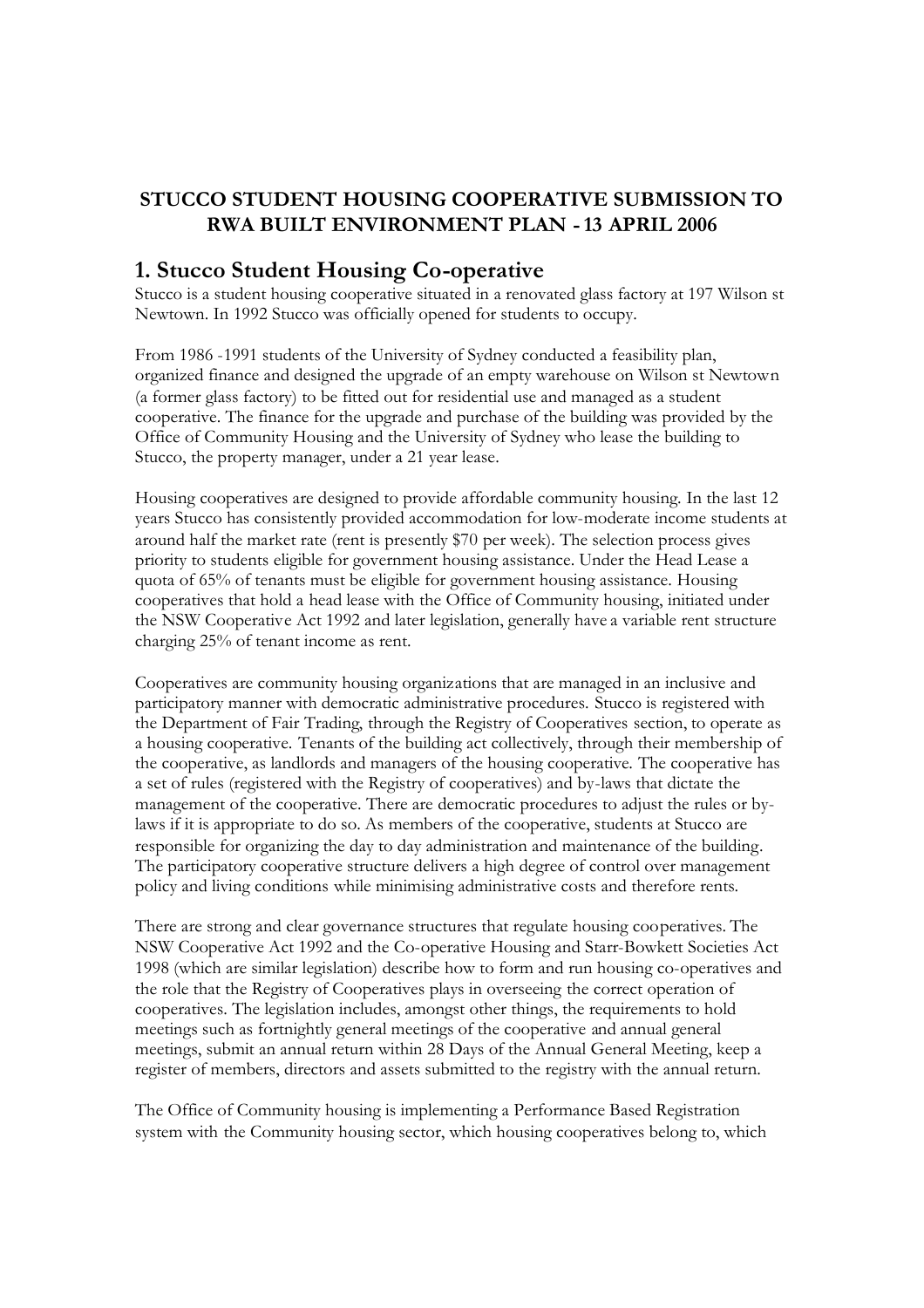will ensure that housing cooperatives have appropriate internal structures and policies of governance and accountability. So far this process has indicated that the Cooperative sector has performed exceptionally well as community housing providers.

Reflecting the economic freedom which Stucco delivers to its residents, and the idealistic nature of the organisation, in 2003 three Stucco residents and in 2005 two Stucco residents were awarded university medals for work in their honors years.

## **2. Potential for Expansion into rail yard warehouse on Wilson st in North Eveleigh**

Stucco would like to express its interest in leasing, designing and fitting out one of the warehouses in North Eveleigh on Wilson st. This could be undertaken either through the expansion of Stucco to another property or the creation of a sister student housing cooperative to Stucco.

Stucco has the expertise in property management and community development and links with the University of Sydney and the Association to Resource Cooperative Housing (ARCH) and the OCH to organize the expansion or the creation of a new student housing cooperative. We believe that there is large potential for the further development of cooperative student housing in the area of Redfern-Waterloo, especially in the Wilson st railyards.

#### **Increasing demand for affordable student housing in the inner city**

Average rent in the three postcodes surrounding the University of Sydney is \$159. With increasing rents in the inner-city, low-moderate income students are been priced out of the area and priced out of effective study through the financial need to work excessive hours to pay rent. We believe that affordable cooperative housing will become an increasingly important means of addressing this problem.

### **Student Cooperative Housing gives priority to those in need and builds community**

The selection policy of housing cooperatives gives priority of access to those in need. Through their selection policies student housing cooperatives prioritise the needs of students on low-moderate income or in housing stress and students who have moved to Sydney to study and are without support networks of family, work and community. The objective is to increase access and equity by providing a support platform for marginalized students to study, live and engage with the broader community. Stucco's selection policy also attempts to foster a multicultural and gender balanced community within the housing cooperative.

#### **University of Sydney support for student housing cooperatives**

Through its links with the University of Sydney Stucco has access to expertise in architecture and design, construction and development and legal and finance arrangements for financing affordable housing. The University is supportive of the development of more low-moderate income student cooperative housing.

The University of Sydney has provided support to Stucco through its Properties Office, advising and overseeing Stucco regarding its building and maintenance plan. The University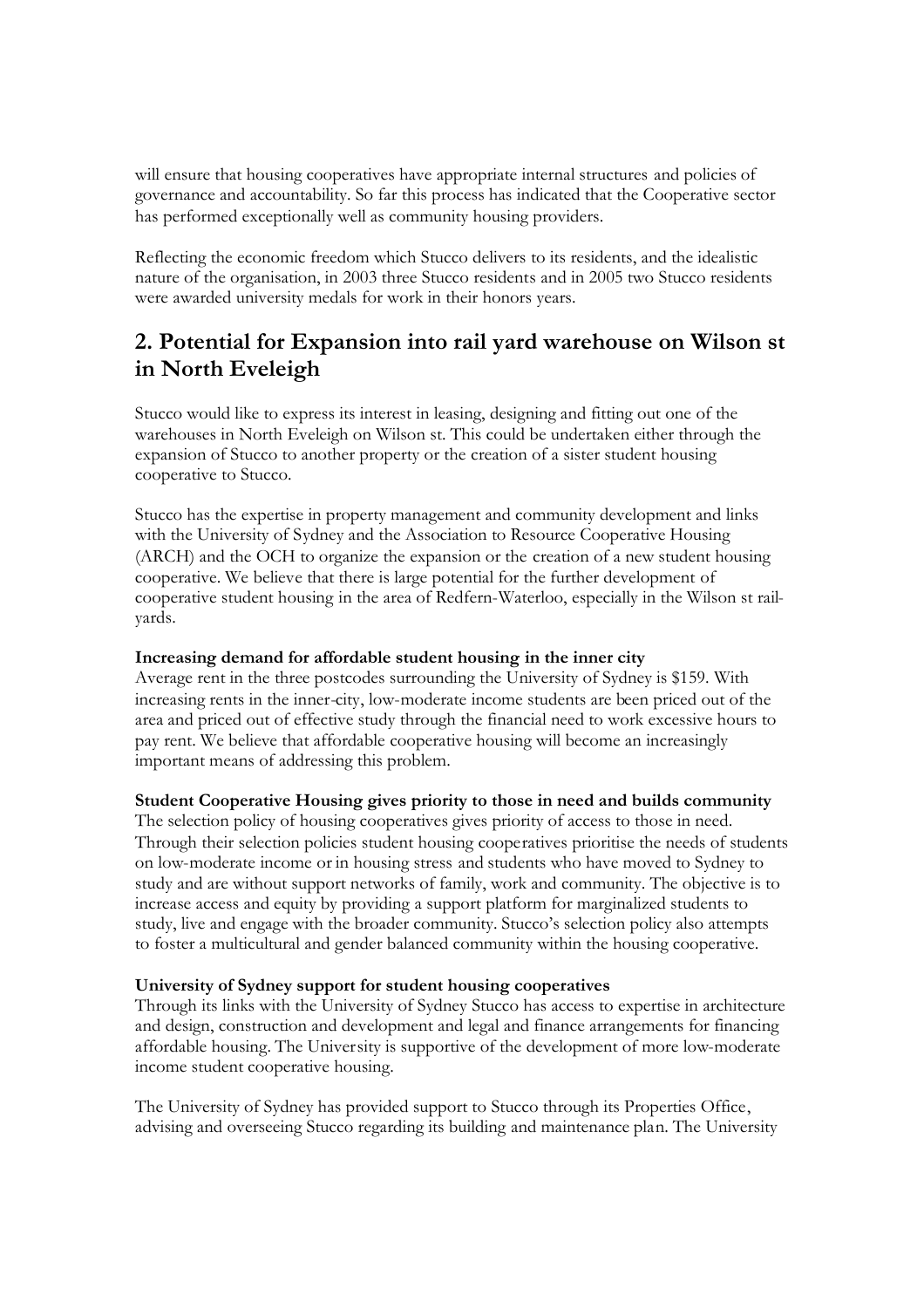of Sydney has indicated to Stucco it would be willing to expand this role to work to facilitate the expansion of student cooperative housing in the area.

The close proximity of the University of Sydney can also provide support to residents of student housing cooperatives in the area by providing access to counseling, financial and welfare advice, employment opportunities through its student employment services office, and various other social services and networks, both formal and informal.

### **Student Cooperative Housing lends itself to investment by various stakeholders**

Stucco was created and financed as a partnership between the University of Sydney and the Office of Community Housing. Stucco is exploring possibilities with various stakeholders to form a new student housing cooperative based on a similar partnership model.

### **Potential for self-sustaining growth of affordable housing through cooperative housing**

In approximately three years Stucco, having paid down debts related to the creation of the cooperative, will begin to generate surpluses from its rental income. The head-lease of Stucco states that these surpluses will be pooled in a 'foundation' controlled by the University of Sydney for the creation of more affordable housing for students. This constitutes income which can be dedicated to the creation or expansion of student cooperative housing in Wilson st railyards. This structure, if expanded through the creation or financing of expansion of a new housing cooperative may create some capacity for selfsustaining growth of community housing in the area.

# **3. Benefits of Cooperative Housing for the Redfern-Waterloo Area**

### **Social benefits**

- **1)** Membership of a housing cooperative allows low-moderate income groups to survive in the inner city with a high degree of control over their housing almost equivalent to homeownership without having to accumulate large sums of money to enter the housing market. This may help to maintain a social mix in the inner city to balance gentrification and increasing housing prices.
- **2)** Affordable rents enable students to study full-time, without the necessity of working excessive hours.
- **3)** Housing cooperatives philosophy and practice stresses engagement with the community.
- **4)** The cooperatives housing sector has the potential be used to provide marginalised groups of people such as students from rural areas, who do not have strong links to the inner city to develop social networks and increase social capital.
- **5)** Effective utilization of university of Sydney support services, networks and employment opportunities.
- **6)** Fosters a multicultural community.
- **7)** The built environment of Stucco was designed to provide historical and architectural continuity with the area. Any development of the rail yard warehouses into student cooperative housing would also be undertaken using these principles.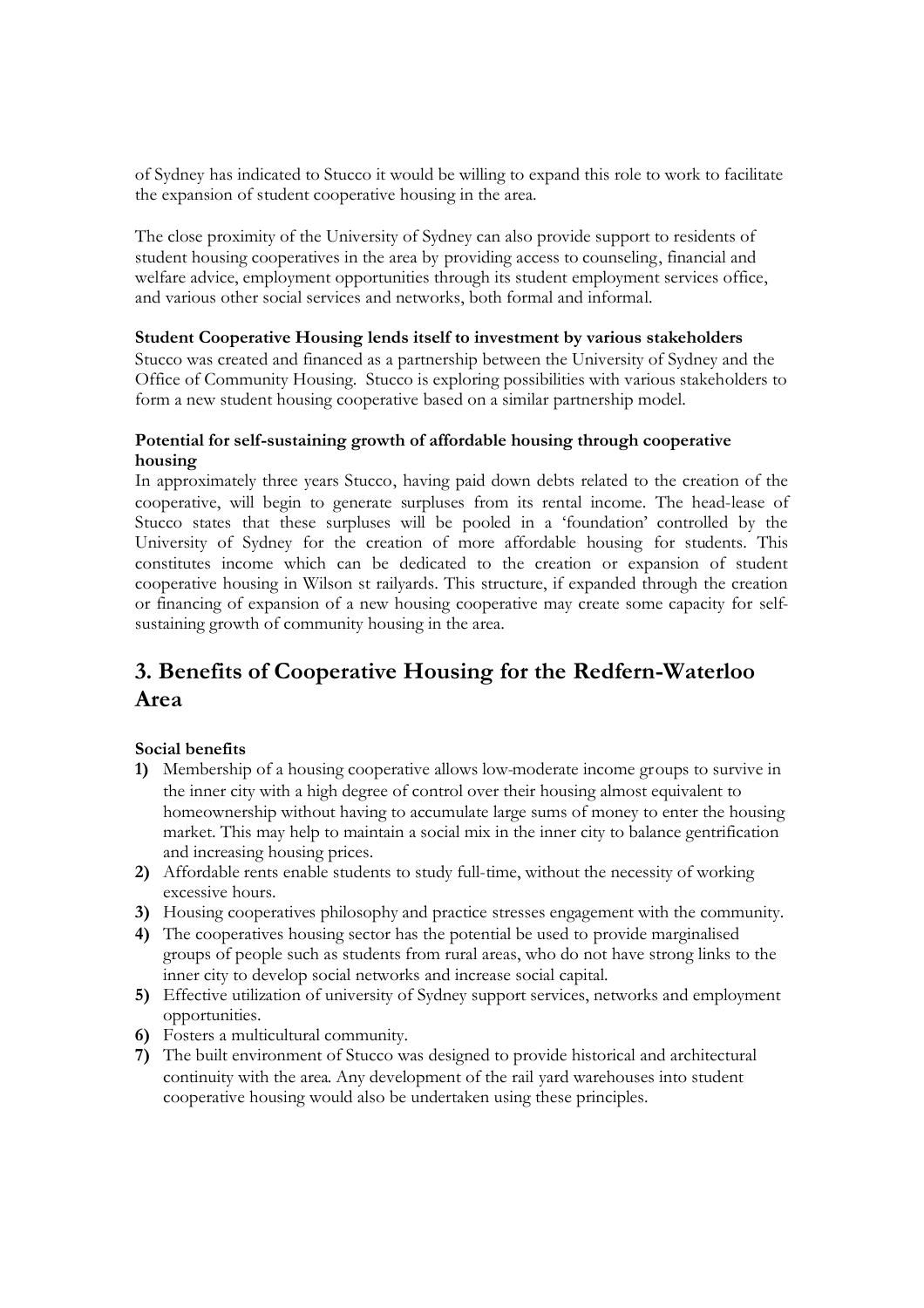#### **Economic benefits**

- **1)** Affordable rent for tenants because housing cooperatives are managed on a not for profit basis.
- **2)** Housing Cooperatives are relatively cheap to set up. Many are joint enterprises which have been financed as an initiative of a number of stakeholders and sectors that the cooperative serves.

#### **Environmental benefits**

- **1)** In 2003 Stucco won a City of Sydney Watershed Eco-homes award on the basis of its water recycling system which uses rainwater tanks to provide water for gardening and cleaning.
- **2)** Stucco pays a premium to use energy derived from environmentally friendly sources.
- **3) Car use amongst residents is minimized** because of the proximity of the University of Sydney. This is particularly important given the present character and density of Wilson st and its status as a cycle way.
- **4)** The architecture of Stucco reflects the philosophy of cooperative living, utilising shared gardens, a courtyard, community hall and garage in a medium/high density living environment. The warehouse that Stucco was converted from is approximately the same size as the 4 4bedroom terrace houses neighboring it. There are approximately 13 people living in these 4 terrace houses whereas Stucco houses 38 students. Given that high density living is considerably more resource efficient than lower density living, Stucco offers a model for environmentally sustainable collective living.

### **The Sector Wide View**

ARCH provides resources and administrative support to housing cooperatives and groups interested in setting up housing cooperatives. Information about ARCH, including contact details, is available online at http://www.arch.asn.au/

## **4. General Comments on RWA Built Environment Plan -** *The Importance of building affordable housing into the Plan from the beginning*

- The built environment plan aims to transform the Redfern-Waterlooarea into a cultural, economic and service centre by increasing the density and availability of housing, services and office space in the area. Research by the Reserve Bank of Australia has shown that centralization of services and density of housing in Australia's major cities, are key determinants in areas of increasing rents and house price inflation<sup>1</sup>. This makes it imperative that affordable housing is clearly and aggressively planned for in the initial development plan of the area.
- As its stands the built environment plan dedicates inadequate attention to planning for affordable housing.
- The development of 10 story apartment buildings on Wilson st does not fit with the

<sup>1</sup> See Marion Kohler and Kylie Smith (2005) *Housing and Household Wealth Portfolio: The Role of Location* in RDP2005-10 available from http://www.rba.gov.au/PublicationsAndResearch/RDP/